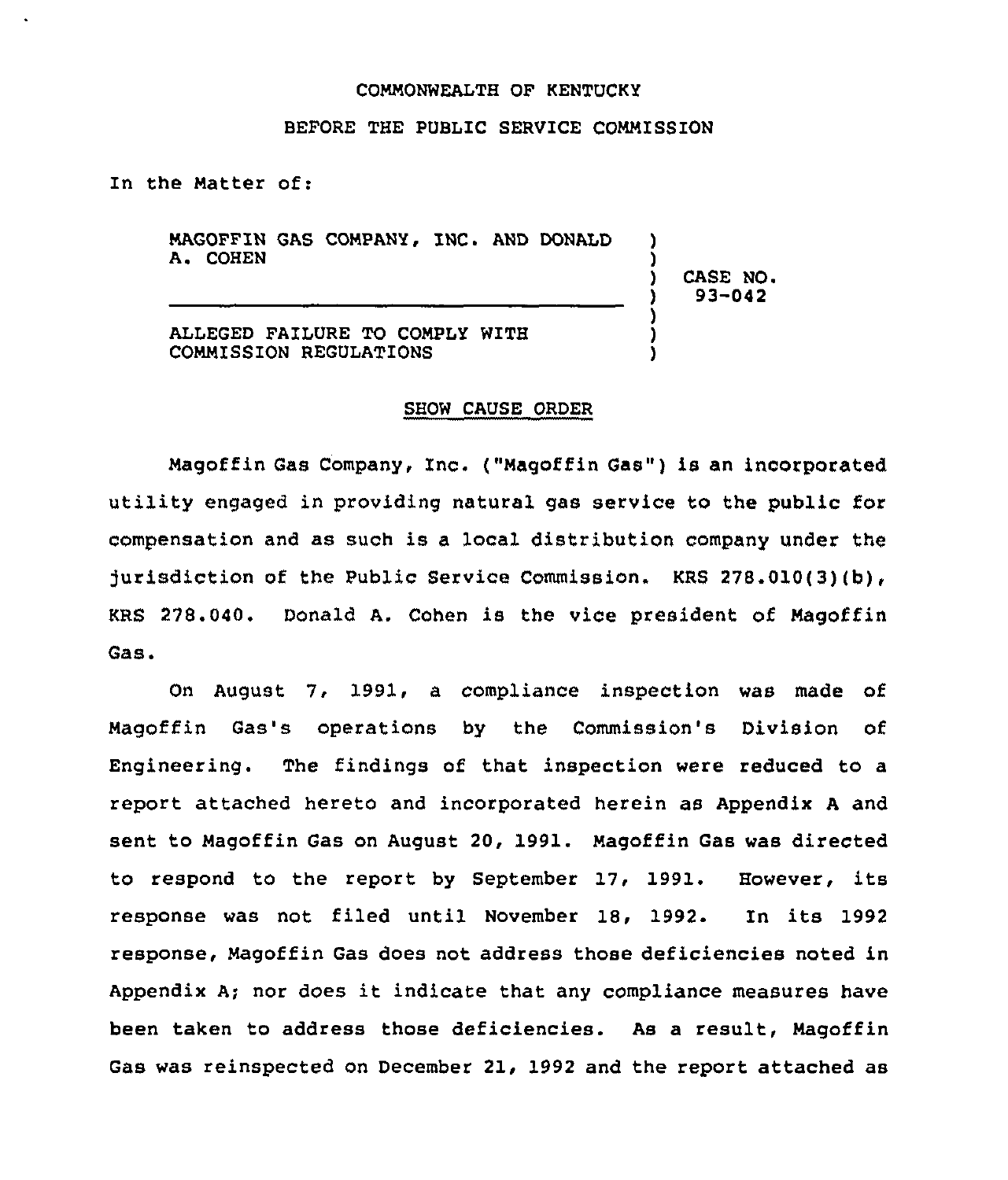Appendix B was prepared. As indicated in the report, Magoffin Gas was previously cited for six violations of applicable state and federal regulations. Those six violations remain to this date.

KRS 278.080 authorizes the Commission to prescribe rules for the performance of any service furnished or supplied by a utility. Commission Regulation 807 KAR 5:Q22, Section 10, Section 13 and Section 14, sets forth requirements regarding operation and maintenance of local distribution companies. Commission Regulation 807 KAR 5:006, Section 3, sets out general requirements for the filing of meter testing reports. In addition, the Commission inspects gas utilities for compliance with <sup>49</sup> CFR Part 199 and Part 40, pursuant to its agreement with the U.S. Department of Transportation, Office of Pipeline Safety. Magoffin Gas is found to be deficient with respect to Part 199 and Part 40 in that no drug prevention program has been implemented.

The Commission finds from Appendices <sup>A</sup> and 8 that a prima facie showing has been made that Magoffin Gas and Donald A. Cohen, individually, have violated provisions of 807 KAR 5:006, 807 KAR 5:022, and 49 CFR Part 199 and Part 40, by failing to adhere to lawful requirements governing the operation and maintenance of gas utilities.

IT IS THEREFORE ORDERED that:

1. Donald A. Cohen, on his own behalf and on behalf of Magoffin Gas, shall by written response to the allegations contained herein show cause why he should not be penalized pursuant to KRS 278.990(1) for failing to comply with 807 KAR 5:006 and 807

 $-2-$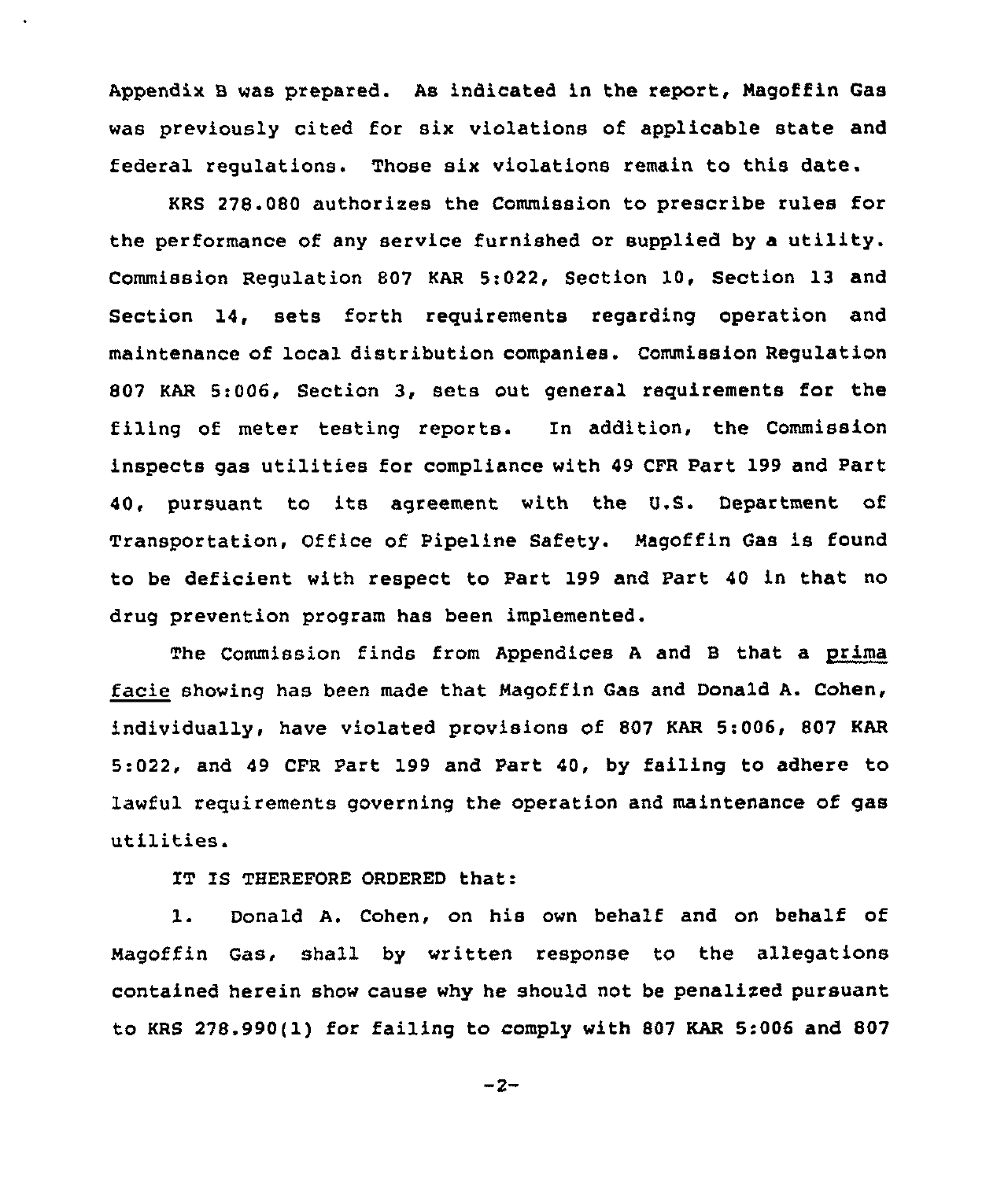KAR 5:022. Said written response shall be filed with the Commission no later than 30 days from the date of this Order.

2. Donald A. Cohen, individually and on behalf of Nagoffin Gas, shall appear, represented by counsel, at an informal conference scheduled for Narch 25, 1993, at 1:30 p.m., Eastern Standard Time, in Conference Room 1 of the Commission's offices at 730 Schenkel Lane, Frankfort, Kentucky, and shall bring an employee and/or officer of Nagoffin Gas familiar with the operations of the gas company to address the allegations contained herein.

3. Donald A. Cohen, individually and on behalf of Magoffin Gas shall appear, represented by counsel, at a hearing scheduled for April 15, 1993, at 10:00 a.m., Eastern Daylight Time, in Hearing Room 1 of the Commission's offices at 730 Schenkel Lane, Frankfort, Kentucky, to show cause, if any he can, why he should not be penalized pursuant to KRS 278.990(1) for failure to comply with applicable regulations.

Done at Frankfort, Kentucky, this 9th day of February, 1993,

PUBLIC SERVICE COMMISSION Clumas UL Commissione

ATTEST:

Executive Director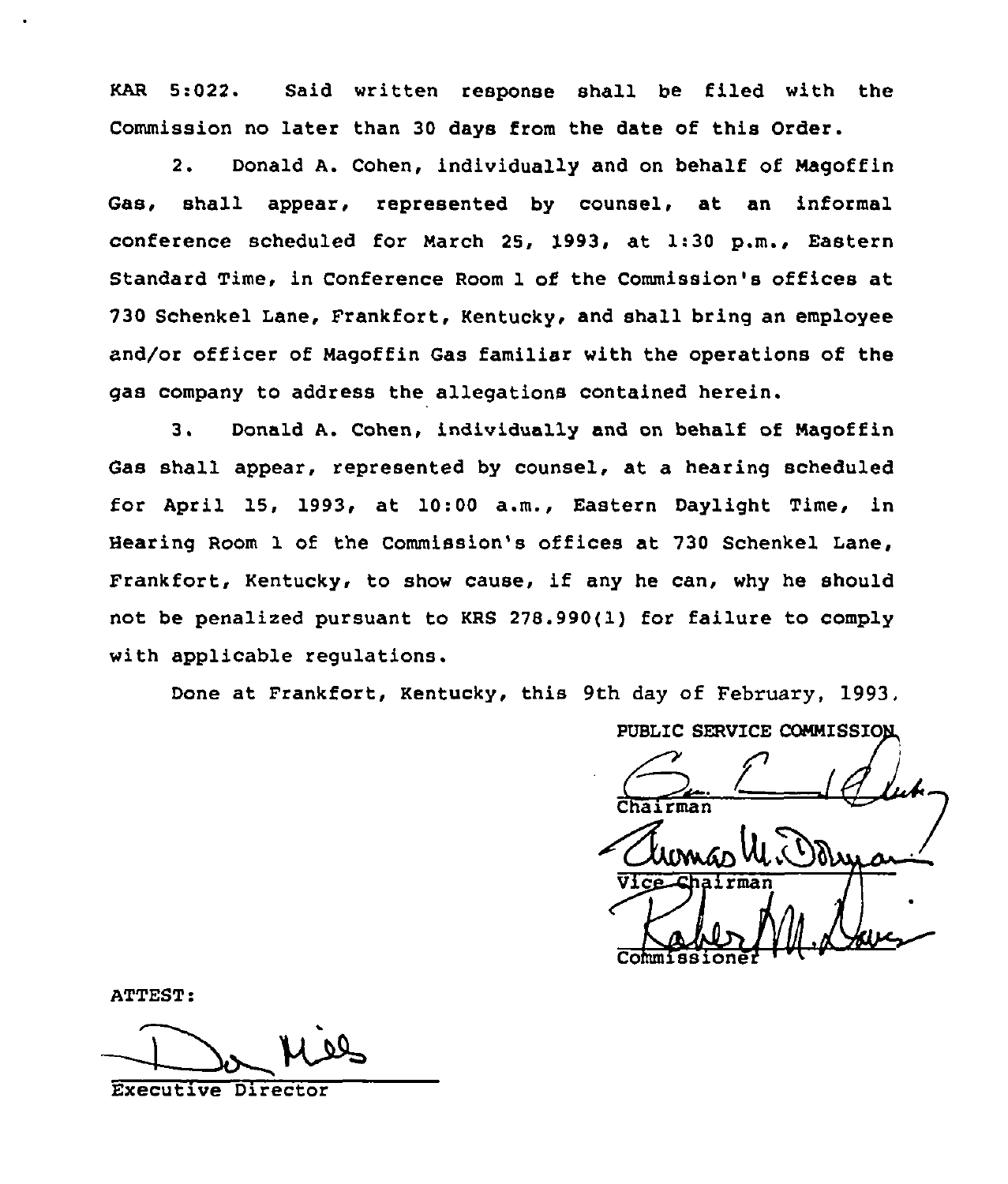arrssuxA

APPENDIX TO AN ORDER OF THE KENTUCKY PUBLIC SERVICE COMMISSION IN CASE NO. 93- 042 DATED 2/9/93

 $\sim$   $\sim$ 

## COMMONWEALTH QF KENTUCKY PUBLIC SERVICE COMMISSION

#### COMPREHENSIVE INSPECTION REPORT

Magoffin Gas Company

August 20, 1991

#### BRIEF

<sup>A</sup> comprehensive inspection of Magoffin Gas Company (Magoffin) was conducted on August 7, 1991. This inspection was conducted in accordance with the Public Service Commission's program of inspecting all local gas distribution companies under its jurisdiction. Magoffin was represented by Robert Conley during this inspection.

#### INSPECTION

<sup>A</sup> review was made of Magoffin's Operating and Maintenance Plan, Emergency Plan, and Damage Prevention Plan during the office portion of the inspection. Also during the office visit, records were reviewed concerning the leak survey, system patrolling, odorization, valve maintenance, regulator maintenance, meter history, and meter tests. Five deficiencies were found during this portion of the inspection.

During the field inspection, a partial leak survey was conducted along with checks on regulator and relief valves, main line valves, and residential and commercial meter settings. Pipe-tosoil readings were also taken on the steel portions of the system. One deficiency was found during the field inspection.

#### FINDINGS

1. No Drug Prevention Program, <sup>49</sup> CFR Part <sup>199</sup> and Part 40.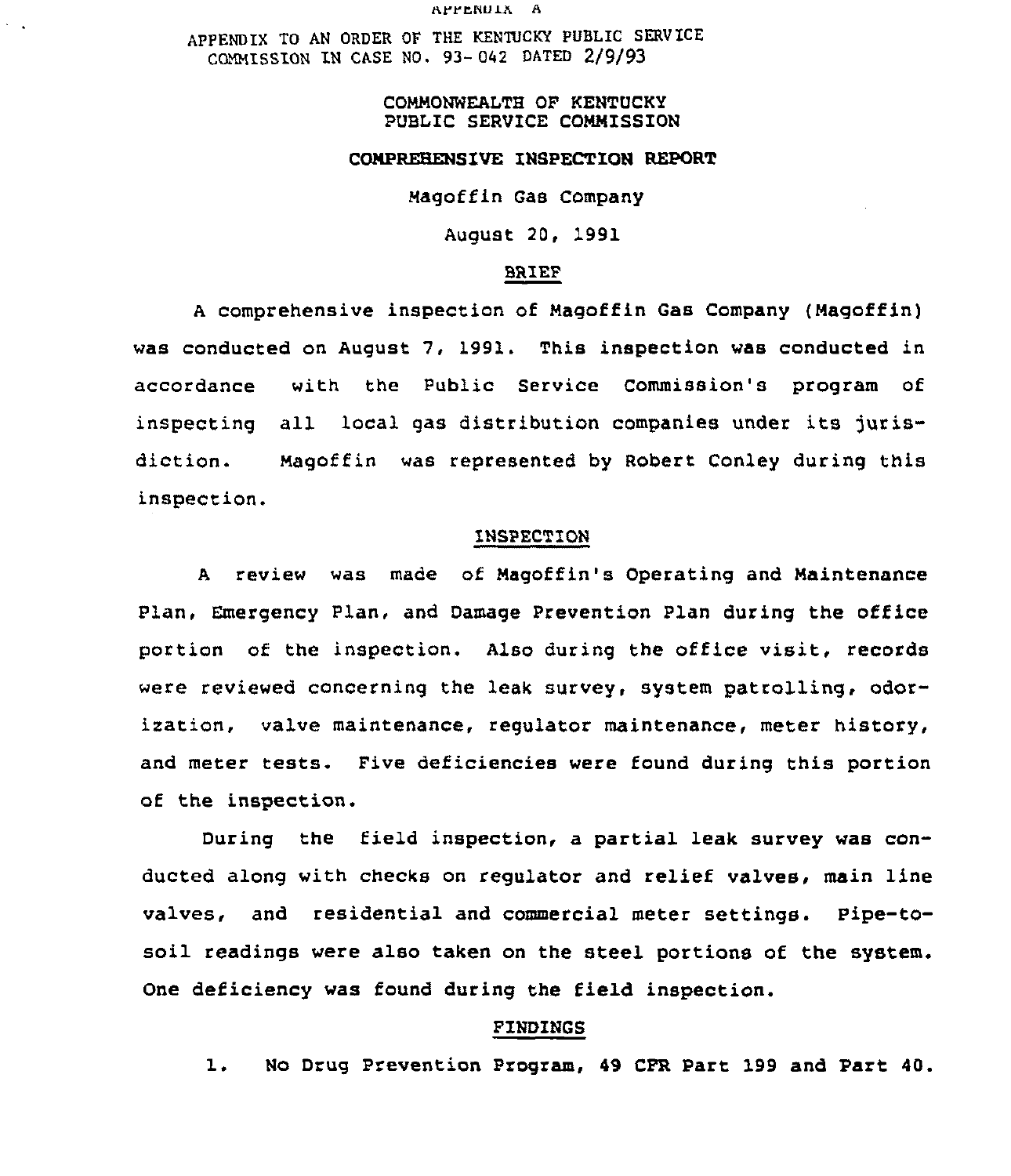Report — Nagoffin Gas Company Page 2 August 20, 1991

- 2. Neter test rePorts not filed for 1990, 807 KAR 5:006, Section 3(2).
- 3. Low pipe-to-soil readings on steel line in Royalton, and no corrosion control on the Ivyton line, 807 KAR 5:022, Section 10.
- 4. No current list of contractors, <sup>807</sup> KAR 5:022, Section 13(8).
- 5. No established maximum allowable operatinq pressure (NAOP), 807 KAR 5:022, Section 13(11).
- 6. No records for annual maintenance of regulators, 807 KAR 5:022, Section 14(21).

## RECONNENDATIONS

- It is recommended that Maqoffin:
- 1. Implement a Drug Prevention Program.
- 2. File with the Commission the meter test report for 1990.
- 3. Find and correct the problems causing the low pipe-tosoil readinqs on the Royalton line. Cathodically protect the Ivyton line. (It should be noted that Magoffin has attempted to cathodically protect this system in the past without much success. If the system is not successfully protected this time, disciplinary action may be taken by the Commission.)
- 4. Naintain and update as required <sup>a</sup> list of contractors operating in the area.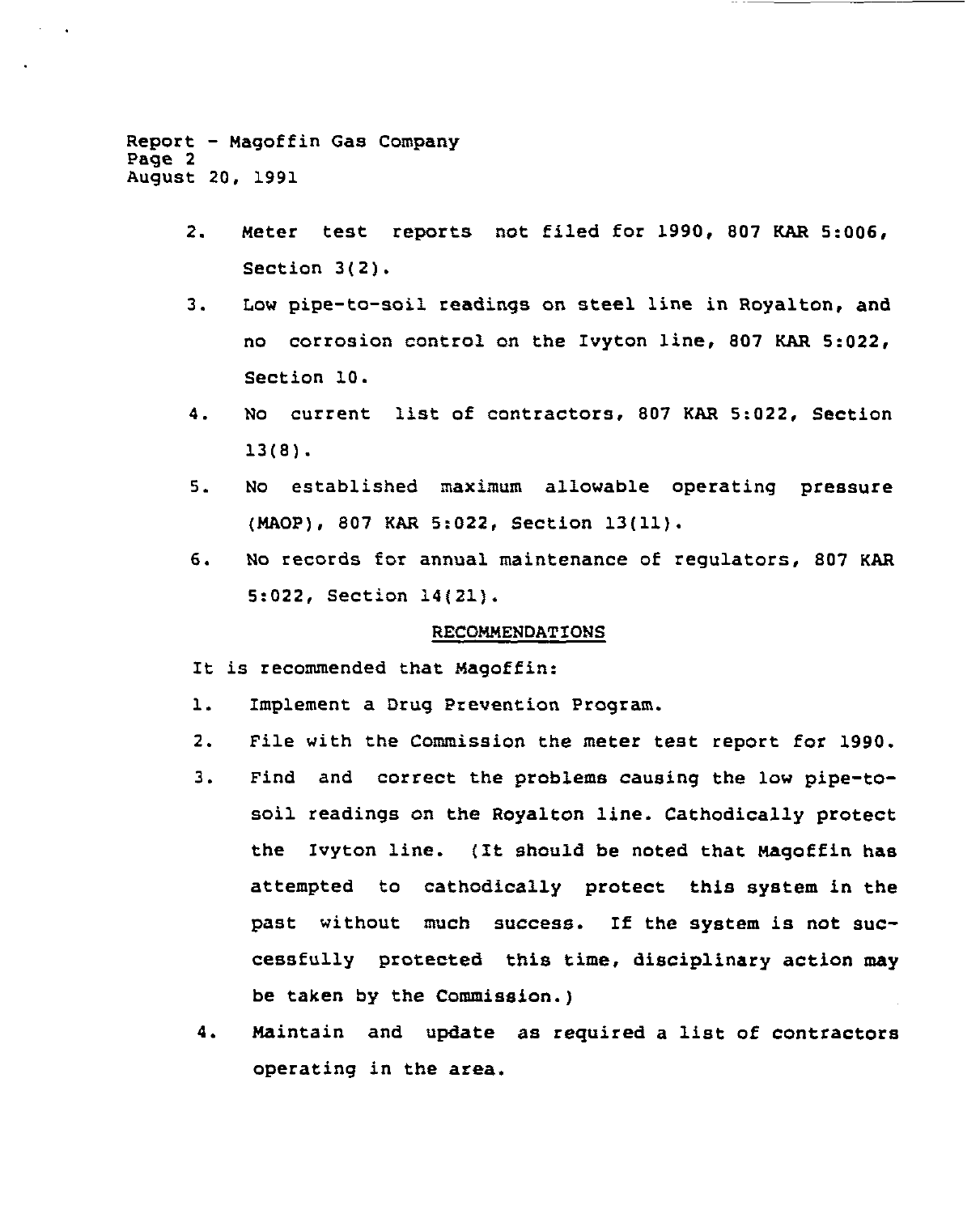Report - Magoffin Gas Company Page 3 August 20, 1991

5. Establish a MAOP for the system. This record must be maintained for the life of the pipe.

6. Perform annual maintenance on all system regulators.

It is further recommended that <sup>a</sup> copy of this report be sent to Nagoffin directing that it respond by September 17, 1991 with a schedule of compliance to the deficiencies cited for Commission approval.

Respectfully submitted, Earl H. Alderman, Jr. Utility Investigator LL

ERA/mll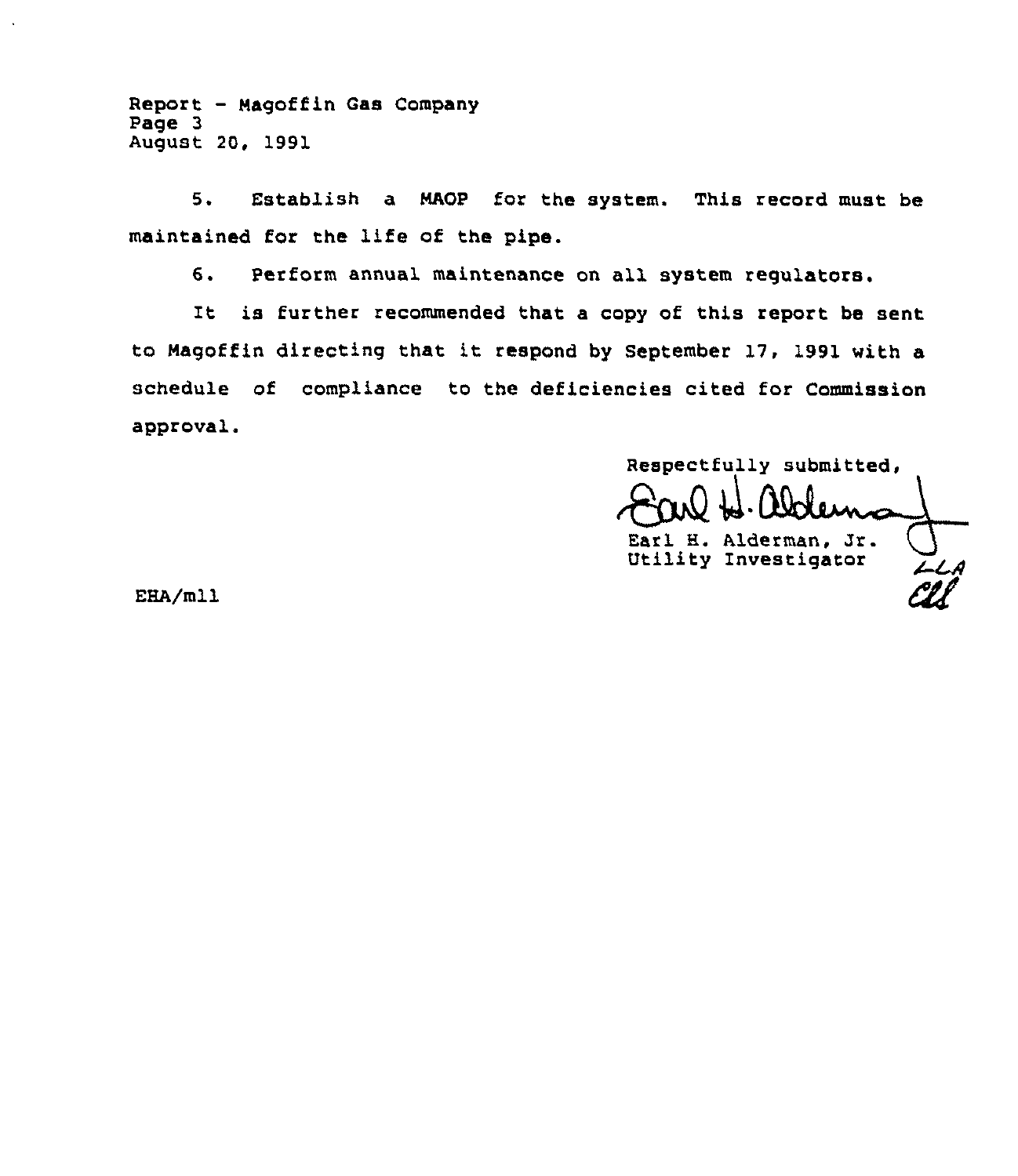APPENDIX TO AN ORDER OF THE KENTUCKY PUBLIC SERVICE<br>COMMISSION IN CASE NO. 93-042 DATED 2/9/93 COMMISSION IN CASE NO. 93-042

# COMMONWEALTH OF KENTUCKY PUBLIC SERUICE COMMISSION

## FOLLOW-UP INSPECTION REPORT

Magoffin Gas Company

## December 21, 1992

## BRIEF

<sup>A</sup> follow-up inspection of Magoffin Gas Company (Magoffin) was conducted on November 17, 1992. The purpose of this inspection was to check on the progress made by Magoffin concerning the deficiencies noted in the August 20, 1991 comprehensive inspection report.

## INSPECTION

During the inspection, I reviewed all the recommendations that were made in the comprehensive inspection report with the Magoffin maintenance employees.

#### FINDINGS

The following recommendations were made in the August 20, 1991 comprehensive inspection report:

- l. Implement <sup>a</sup> Drug Prevention Program. This has not been done.
- 2. File with the Commission the meter test report for 1990. This has not been done.
- 3. Find and correct the problems causing the low pipe-tosoil readings on the Royalton line. Cathodically protect the Ivyton line. (It should be noted that Magoffin has attempted to cathodically protect this system in the past without much success. If the system is not successfully